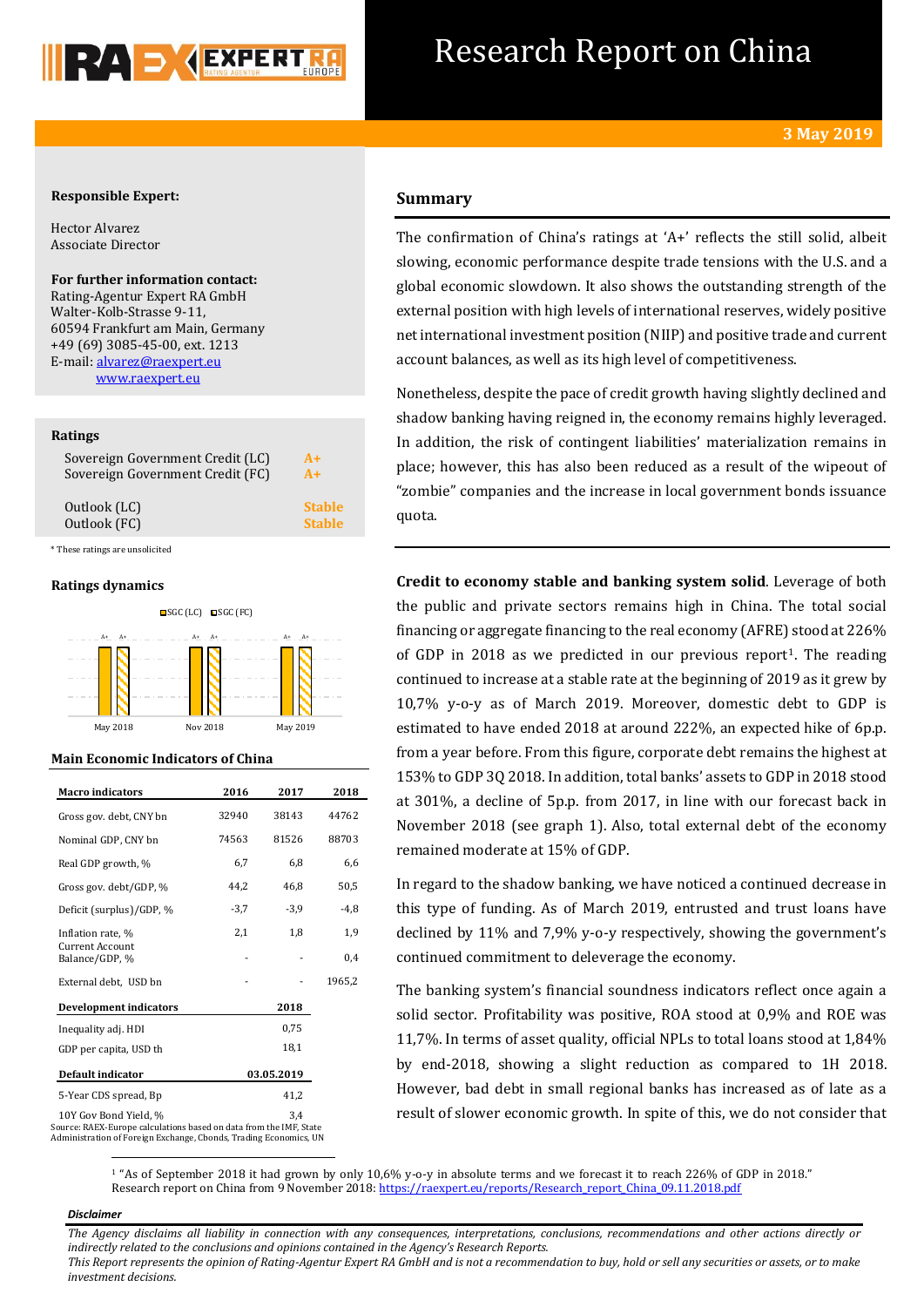# RA DYEXPERT

**Graph 1:** Credit to the economy dynamic, % of GDP



Source: RAEX-Europe calculations based on data from the PBOC and WB





Source: RAEX-Europe calculations based on data from the IMF





Source: RAEX-Europe calculations based on data from the IMF

this will carry a substantial impact over the banking system. However, state owned banks continue to dominate the sector which creates lack of competition and preferential credit conditions for SOEs.

China has also continued to open the financial sector. According to the country's plans, the government will remove limits of ownership in banks and it will allow foreign financial institutions to invest in non-Chinese insurers within the country.

**Fiscal position is acceptable**. We anticipate the government's fiscal policy to remain lose in order to continue to support economic growth. This will mainly remain backed through public spending and tax cuts. As a consequence of the lingering expansionary fiscal stance, the fiscal balance stood at -4,8% of GDP in 2018 and we expect it to widen further in 2019 (see graph 2).

**Economy remains strong despite adversities**. As of end-2018, the real economy recovered slightly and grew at a higher pace than 3Q 2018 posting a year-end figure of 6,6% y-o-y. However, it was lower than 2017 as a consequence of the economic rebalancing process the country is going through (see graph 3). This can be confirmed by the continued and solid increase of the tertiary sector which grew by 9% y-o-y while the primary sector grew by only 2,5% y-o-y by the end of 1Q 2019. The tertiary sector now accounts for 57% of the GDP value added. Moreover, the economic deleveraging efforts by the authorities and trade tensions with the U.S. also contributed to a slower growth. Despite all of this, we still consider that economic growth remains solid and that the government has enough tools and buffers to boost the economy while, at the same time, achieving rebalancing and deleveraging objectives.

Price stability remains favorable in China. As of the end of 2018, inflation stood at 1,9% and we expect the growth in consumer prices to continue to follow the same trend in the following years in order to reach the 3% target set by the government.

**External position remains outstanding**. The solid external stance continues to be one of the key strengths of the sovereign. Both the current account and trade balances remained positive despite exports growing at a slower pace while imports grew at an increasing rate. In 2018, imports of goods and services grew by 15,2% y-o-y while exports increased by 9,1% (see graph 4). These dynamics are a result of higher domestic consumption and lower external demand due to trade tensions with the U.S. and a global economic slowdown. Moreover, China's net international investment position (NIIP) continued to recover and stood at around 16% of GDP, a figure higher than our previous projection of 13% of GDP. This reflects the strong position of China as an important creditor nation. Also, international

# *Disclaimer*

*The Agency disclaims all liability in connection with any consequences, interpretations, conclusions, recommendations and other actions directly or indirectly related to the conclusions and opinions contained in the Agency's Research Reports.*

*This Report represents the opinion of Rating-Agentur Expert RA GmbH and is not a recommendation to buy, hold or sell any securities or assets, or to make investment decisions.*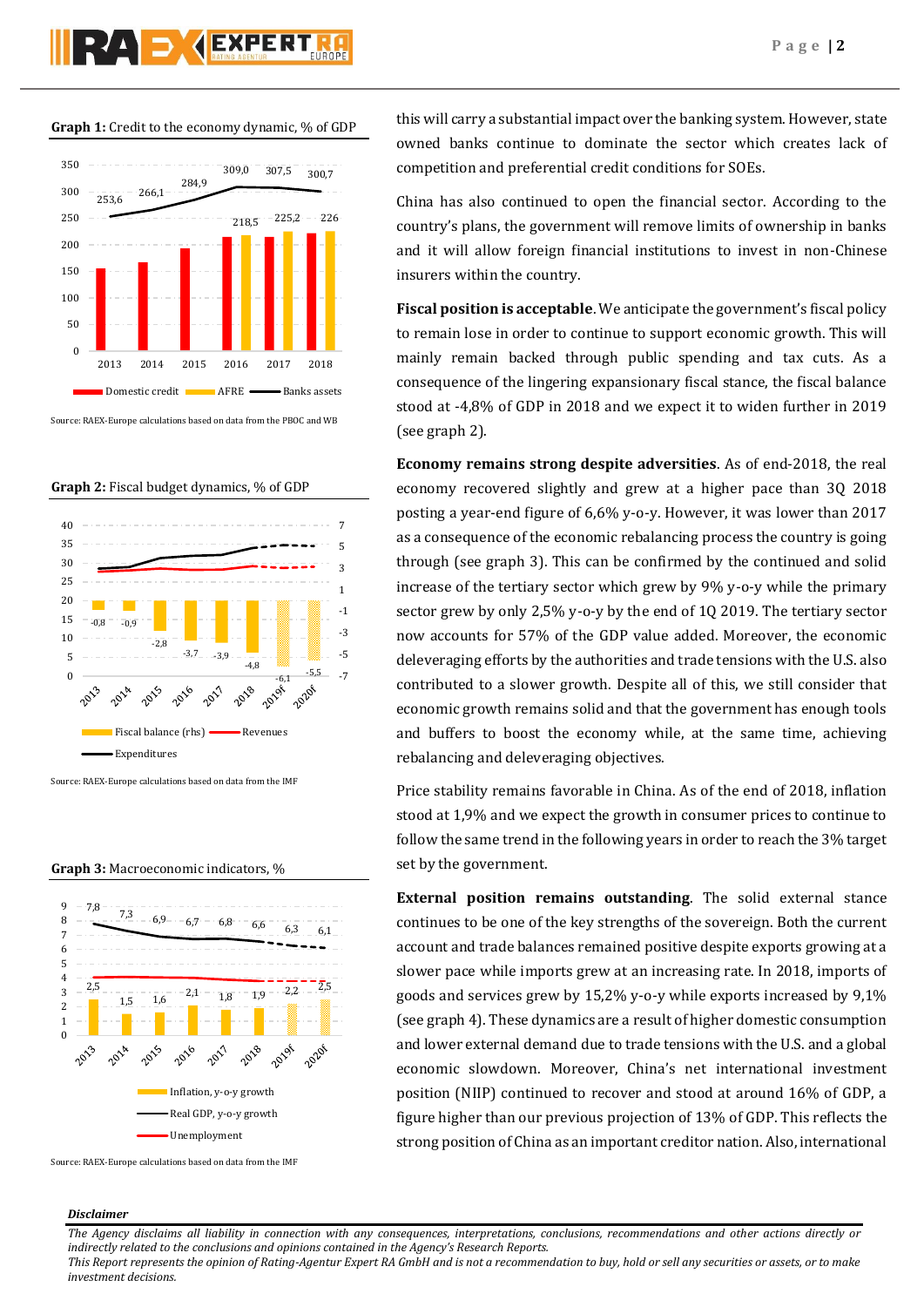**Graph 4:** External sector indicators, % of GDP



Source: RAEX-Europe calculations based on data from the IMF





Source: RAEX-Europe calculations based on data from the IMF

reserves resumed an upward trend since November 2018 and, as of March 2019, they reached a level of USD 3,19 tn.

**Government debt continues to climb**. Official government debt, hiked up to 50,5% of GDP in 2018, a 4p.p. increase as compared to 2017, and debt to budget revenues was around 7p.p. higher posting a figure of 173% (see graph 5). Both figures stood in line with what we anticipated in our previous revision of the sovereign. Moreover, the government debt's structure is still acceptable as short-term debt stood still at a level of 2% of GDP and external debt was 1,5% of GDP by the end of 2018. Moreover, external debt remains well covered by international reserves by around 16x.

The materialization of contingent liabilities remains a latent risk for the government; however, the risk has alleviated slightly. The main contingent liabilities arise from two main sources, namely, SOEs and local government off-budget funding. The former source of risk has just barely eased as, in 2018, SOEs posted better profitability figures as a ROA was 3,9%, 0,1p.p. higher than a year before and the liabilities-to-assets ratio was 64,7%, a slight reduction of 0,2p.p. This was mainly a result of higher domestic growth as well as benefit stemming from the government supportive measures.

Additionally, the authorities have increased efforts to clean-up the system of the so-called "zombie" companies in order to increase efficiency by letting unprofitable companies leave the market. In 2018, around 2000 "zombie" companies disappeared. We expect this wipe-out to continue in 2019.

In regard to local government funding, even though off-budget financing is still being used, the central government has tightened restrictions on these and also increased the allowance for formal borrowing through bonds issuance (up to CNY 2,2 tn from CNY 1,4 tn). However, lower expected budget revenues could cause local governments to be underfunded even with the greater bond quota and may cause them to increase off-budget funding.

**Monetary policy still effective**. We anticipate the monetary policy to remain prudent along 2019 in order to maintain economic growth and, at the same time, contribute to deleverage the economy. The People's Bank of China (PBOC) trimmed the reserve requirement ratios (RRR) for the fifth time in 12 months back in January 2019. The RRRs currently stand at 14,5% for large institutions and 12,5% for smaller banks in order to propel the economy. Moreover, last month, the PBOC injected around CNY 267,4 bn through a targeted medium-term lending facility as a measure to expand credit for SMEs. This measure, alongside a highly accommodative fiscal policy, reduces the possibility of further cuts to the RRR.

### *Disclaimer*

*The Agency disclaims all liability in connection with any consequences, interpretations, conclusions, recommendations and other actions directly or indirectly related to the conclusions and opinions contained in the Agency's Research Reports.*

*This Report represents the opinion of Rating-Agentur Expert RA GmbH and is not a recommendation to buy, hold or sell any securities or assets, or to make investment decisions.*